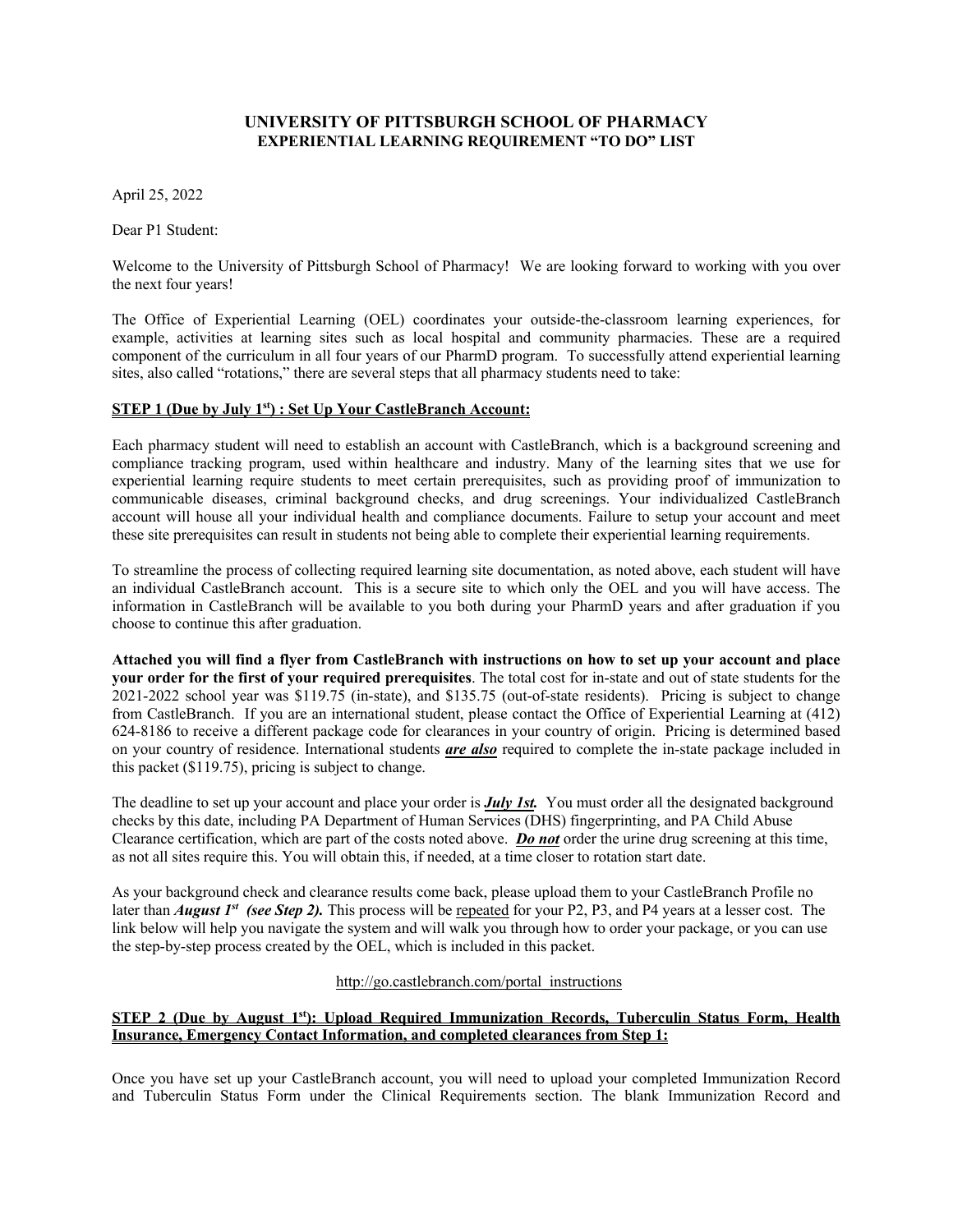Tuberculin Status Forms are included in this packet. You can also obtain the blank forms within CastleBranch if needed. The immunizations and screening listed on these forms are those required for healthcare workers by the Centers for Disease Control and Prevention and are required by our learning sites.

Upload the completed and signed Immunization Form for each immunization requested. Obtaining titers and twostep tuberculin testing may take 4-6 weeks to complete and obtain results, so **please start the process in June or early July, so you can be compliant by the August 1st deadline.** 

Please note that in the Immunization Record, for **hepatitis B, you are required to provide proof of immunity through a positive blood titer. Documentation of childhood vaccines for hepatitis B is not accepted as evidence of current immunity.**

Students should upload their **COVID-19 vaccine card** as evidence of vaccination. If student has an exemption to this vaccine, signed documentation of this must be provided and the exemption form uploaded to CB. This information also must be uploaded to the Student Health Service portal. More information is available on this at https://www.coronavirus.pitt.edu/covid-19-vaccines/vaccine-requirement.

You will also be prompted to upload proof of **health insurance** and your **emergency contact information**. This insurance must be maintained throughout P1 to P4 years.

As noted in Step 1, completed FBI fingerprint results and PA Child Abuse Clearance also should be uploaded by August  $1<sup>st</sup>$ .

## **STEP 3 (Also Due by August 1st): Additional Required Certifications and Training:**

All components **must** be uploaded by **August 1st, unless otherwise noted below:**

- On-line training modules (print and upload certificates of completion)
	- o Health Insurance Portability and Accountability Act (HIPAA)
	- o Bloodborne Pathogens Module
	- o Infection Prevention Module
	- o COVID-19 Precautions Training Module
- School of Pharmacy Forms:
	- o Student Informed Consent for Potential Screening
	- Release of Information and Other Requirements Associated with Participation in Experiential Education Rotation
	- o Emergency Contact Information

Any questions on how to upload to the CastleBranch database should be referred to the CastleBranch personnel by calling the student help line at 910-447-8052. They are available Monday-Friday 8:00 AM – 8:00 PM and Sunday 10:00 AM – 6:30 PM EST. You may also contact Ms. Schmotzer or Ms. Gosney for assistance.

## **STEP 4: Recognizing and Reporting Child Abuse: Mandated and Permissive Reporting Training Module (Due by August 1st: Complete this prior to Step 5, as this is a required piece of your PA Pharmacy Intern Registration)**

As a healthcare provider, it is mandated in Pennsylvania that an on-line training module be completed on this subject. The training is a three-hour learning module and is available at www.reportabusepa.pitt.edu. As you complete the module, you must indicate that you will be applying for a pharmacy intern registration, so that your results will electronically be sent to the PA State Board of Pharmacy. The State Board of Pharmacy will need this information to process your intern registration. They will not process your registration until they receive this. Please also upload your completion certificate to your CastleBranch account.

# **STEP 5** (Start by July 1<sup>st</sup>; due by Sept 5<sup>th</sup>): Pennsylvania Pharmacy Intern License Registration

All students enrolled in the University of Pittsburgh School of Pharmacy must obtain registration from the Pennsylvania (PA) State Board of Pharmacy as a pharmacy intern in the state of Pennsylvania. You are eligible to